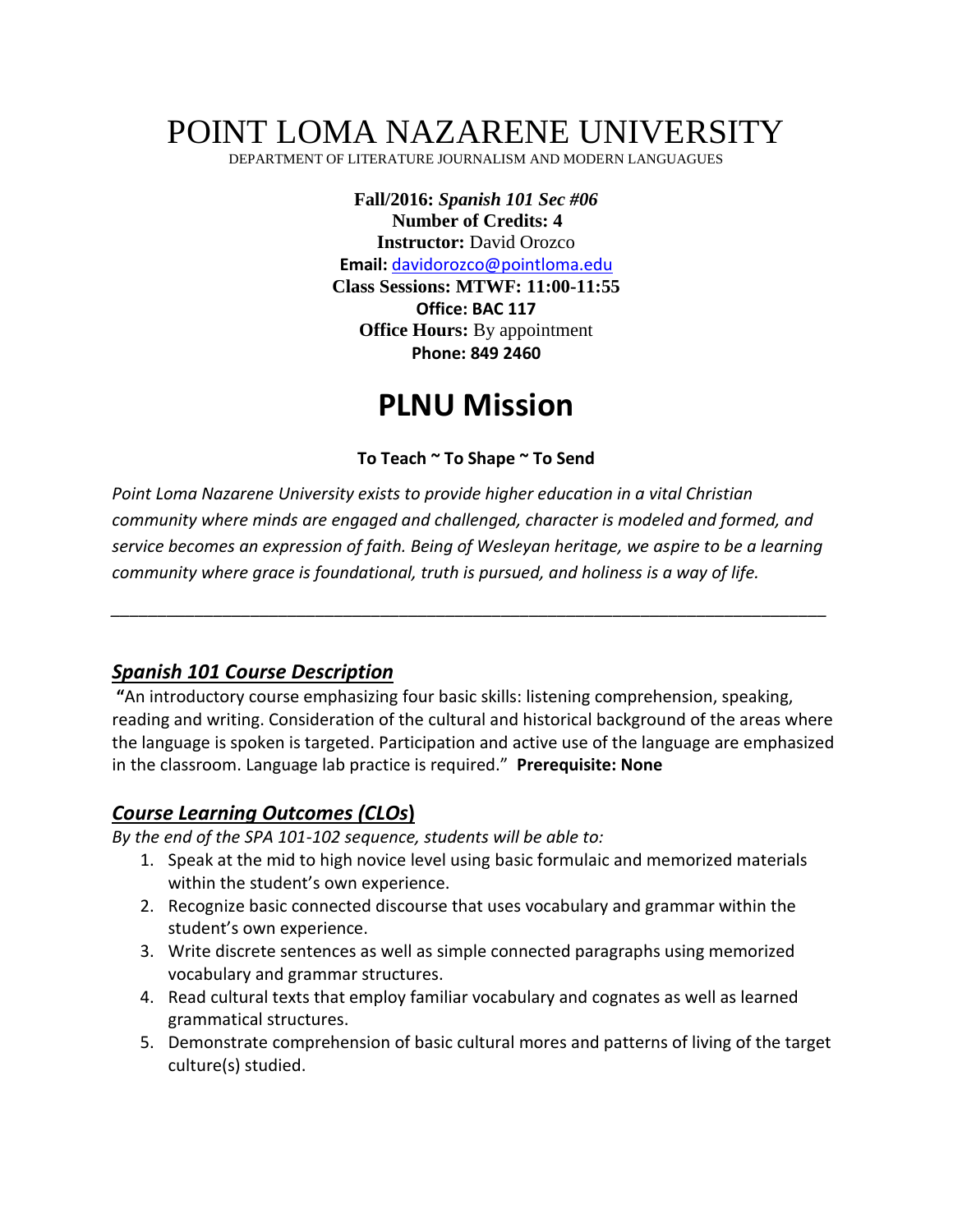# *REQUIRED COURSE MATERIALS*

*We will be using Vista Higher Learning (the online textbook Portales). It is a requirement to have the online access, and is an essential part of the class. There is an option to have both online access to Portales, and also a loose leaf copy of a textbook. The loose leaf copy is NOT a requirement; get this only if you want a physical textbook.* 

# *COURSE COMPONENTS AND METHODS OF EVALUATION*

#### *Exams*

There will be an exam given after every chapter during the term (**8** in this course). Chapter exams will normally consist of Oral and Written Questions, Vocabulary, Grammar. If you walk in after the exam has started, you may quickly take the exam in the remaining time. **There are NO make-up chapter examinations.** 

# *Quizzes*

There will be **8** vocabulary quizzes in this course. If you walk in after the quiz has started, you may quickly take the quiz in the remaining time. If you arrive when the quiz is being collected or later, you will not be able to take the quiz. **There are NO make-up vocabulary quizzes**

# *Comprehensive Final*

This course has a final exam that will be given during exam week; it will cover all materials learned in the book and in class. **NO special scheduling is permitted for the final comprehensive examination**.

# *Homework Assignments*

Online homework and their due dates are posted on the website. Students will be given online homework credit up on completion and success rate. **LATE HOME WORK WILL NO BE ACCEPTED!!**

# *Cultural Engagement*

Students will be required to attend **2** approved cultural activities or service learning in order to put Spanish into authentic practice and see San Diego's wide variety of Hispanic culture. Students can attend cultural events, film festivals, performances and shows, or other activities put on by the community for the community. All activities must include proof of attendance (photographs, tickets, etc) and a brief description *in English.*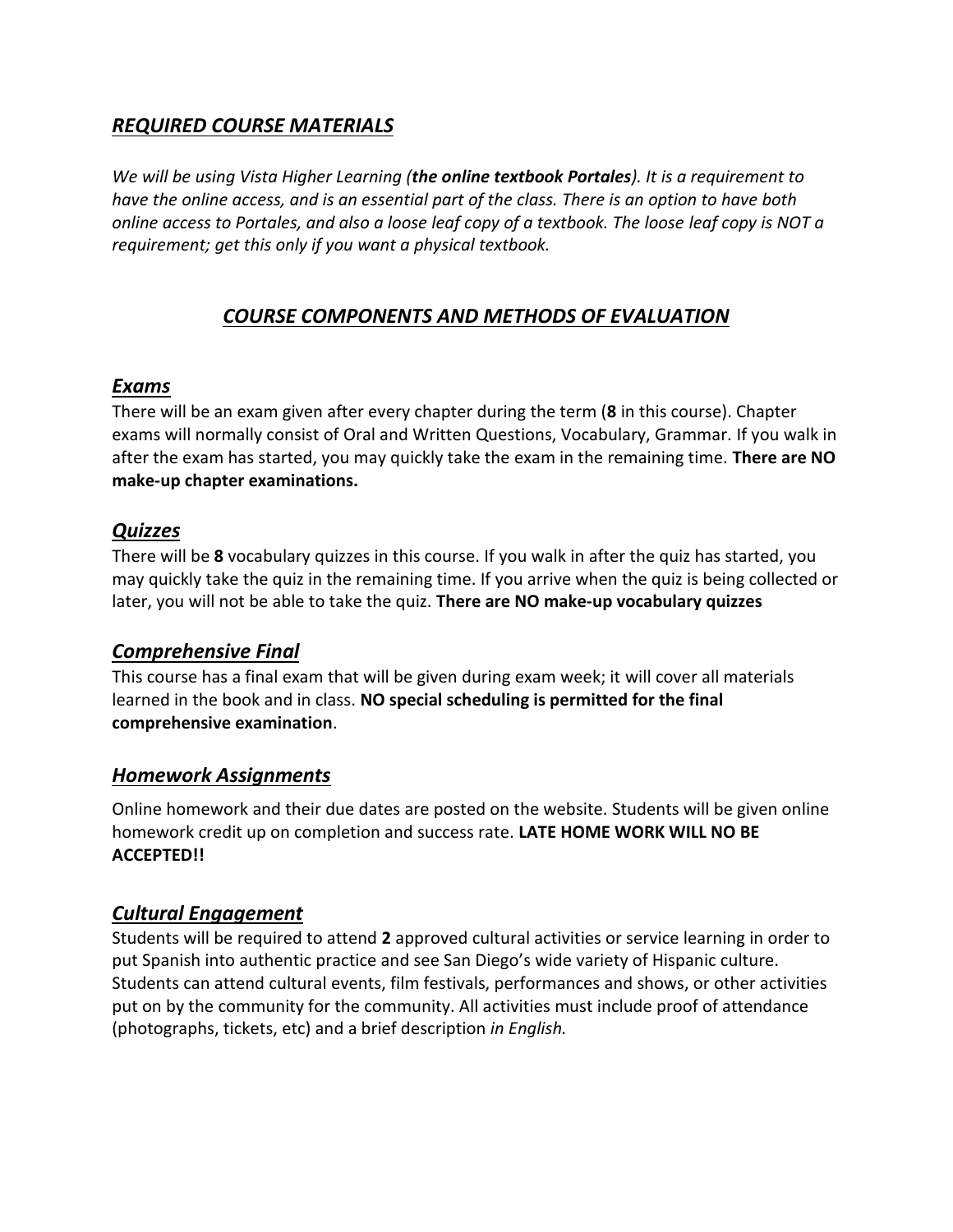# **ASSESSMENT AND GRADING**

| Evaluation:                 | Value: | <b>Grade scale:</b> |
|-----------------------------|--------|---------------------|
|                             |        |                     |
| 1. Chapter Exams            | 40%    | $93\% - 100\% = A$  |
|                             |        | $92\% - 90\% = A$   |
| 2. Quizzes                  | 10%    | $87\% - 89\% = B +$ |
|                             |        | $83\% - 86\% = B$   |
| 3. Final Exam               | 10%    | $80\% - 82\% = B -$ |
|                             |        | $77\% - 79\% = C +$ |
| 4. Online Homework          | 25%    | 73%-76% = C         |
|                             |        | $70\% - 72\% = C$   |
| 5. Cultural Activities      | 05%    | $67\% - 69\% = D +$ |
|                             |        | $63\% - 66\% = D$   |
| 6. Attendance/Participation | 10%    | $60\% - 62\% = D$   |
|                             |        | $0\% - 59\% = F$    |
|                             |        |                     |

#### **Attendance Policy**

Academic credit for a course requires regular class attendance. Attendance means being present in class for the entire scheduled class meeting, not just some part of it. In the event of absence for any reason, you are responsible for any information or class content missed. If you are absent from a significant portion of the course or if you are frequently late for class sessions, even due to extenuating circumstances, this may result in a lower grade or even a failing grade for the course. If necessary, you may be absent **one day** during the semester without your grade being affected. However, you will lose **1%** of your total grade per absence thereafter. If the student is absent more than 10 percent of class meetings (**6 absences**), the faculty member can file a written report which may result in de-enrollment. If the absences exceed 20 percent or more, the student **does not** meet the course requirements, and will receive an **F** as a final grade in the course,

- **>** *unless you are representing the university off-campus in an official capacity***.** You must provide your instructor with a schedule of away games or other appropriate documentation, and it is recommended that you discuss all impending absences with your instructor and keep him or her aware of your upcoming scheduled trips.
- **>** *unless your instructor receives notification from your academic dean.* If you are hospitalized due to an injury or a severe or longer-term medical condition or suffer from a debilitating chronic condition that means you will miss a graded assignment, contact your academic dean and ask him or her to notify your instructor. (The